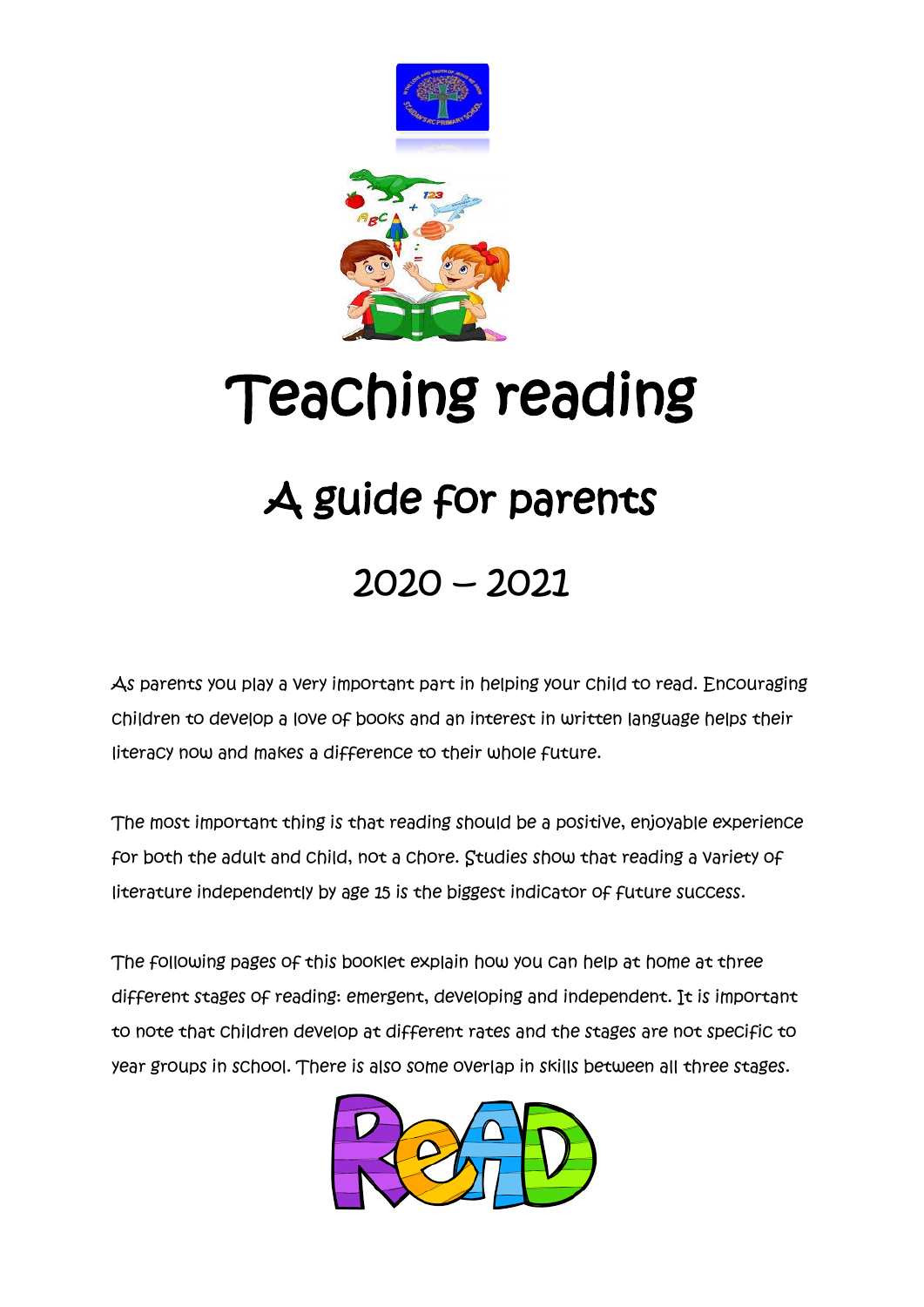## Top Ten Tips for all stages of reading:



- 1. Give lots of praise and encouragement.
- 2. Lots of discussion about what is being read improves comprehension skills.
- 3. Reading aloud to children of all ages, even when they become fluent readers develops reading and writing skills.
- 4. Find a comfortable and quiet place to read and share books.
- 5. Stop when children are tired.
- 6. Read at all times of the day, not just at bedtime.
- 7. A range of reading material is important; fiction, non-fiction and poetry.
- 8. Join the local library.
- 9. All adults are good reading role models.

10. Reading and re-reading of old favourites or a simpler text every now and again develops many skills, repetition aids learning.

## The stages of reading:

## Emergent Reading Stage

This is the first stage of learning to read, it is about recognising what text and print is all about and how books work.



Important things for children at this stage are handling books correctly, turning pages, following print left to right and developing awareness that print is all around them, for example recognising familiar signs, words from favourite television programmes, favourite packets at the supermarket.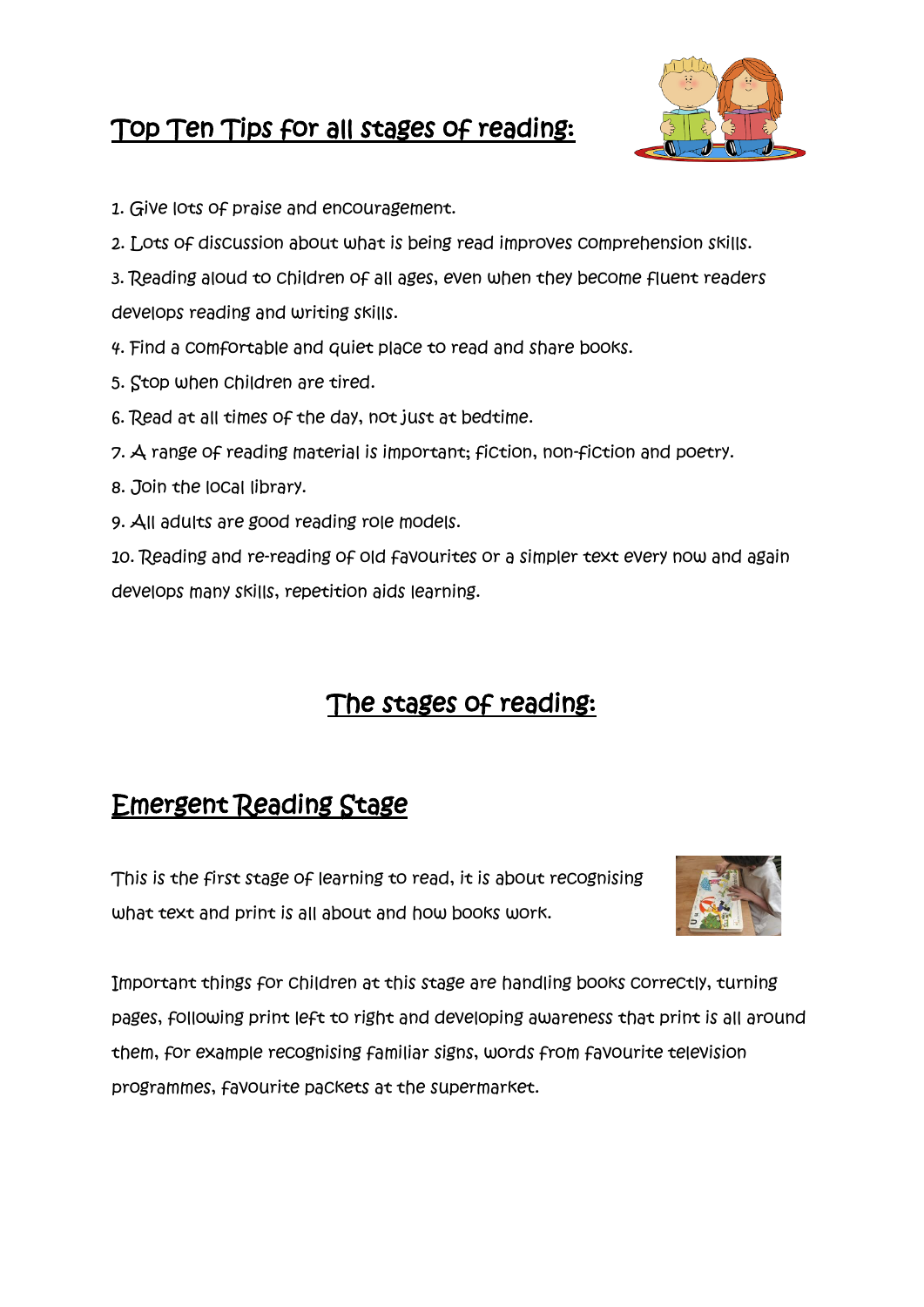#### Top Tips for Home

- Nursery rhymes are incredibly important at this stage with lots of repetition.
- Share fiction and nonfiction together on a regular basis, daily if possible.
- Have their name in lots of places.
- Repetition of favourite stories develops many skills.

#### Questions to ask...

- When looking at the front cover What might the book be about?
- Where are the words?
- Who or what might be inside the book?
- Why did you choose this book?
- When looking at the pictures, can you find the … in the picture, play 'I spy' with the picture.
- With a known familiar story, complete the rhyme or repetition that is in the story for example with The Three Little Pigs, I'll huff and I'll …
- What do you think might happen next?

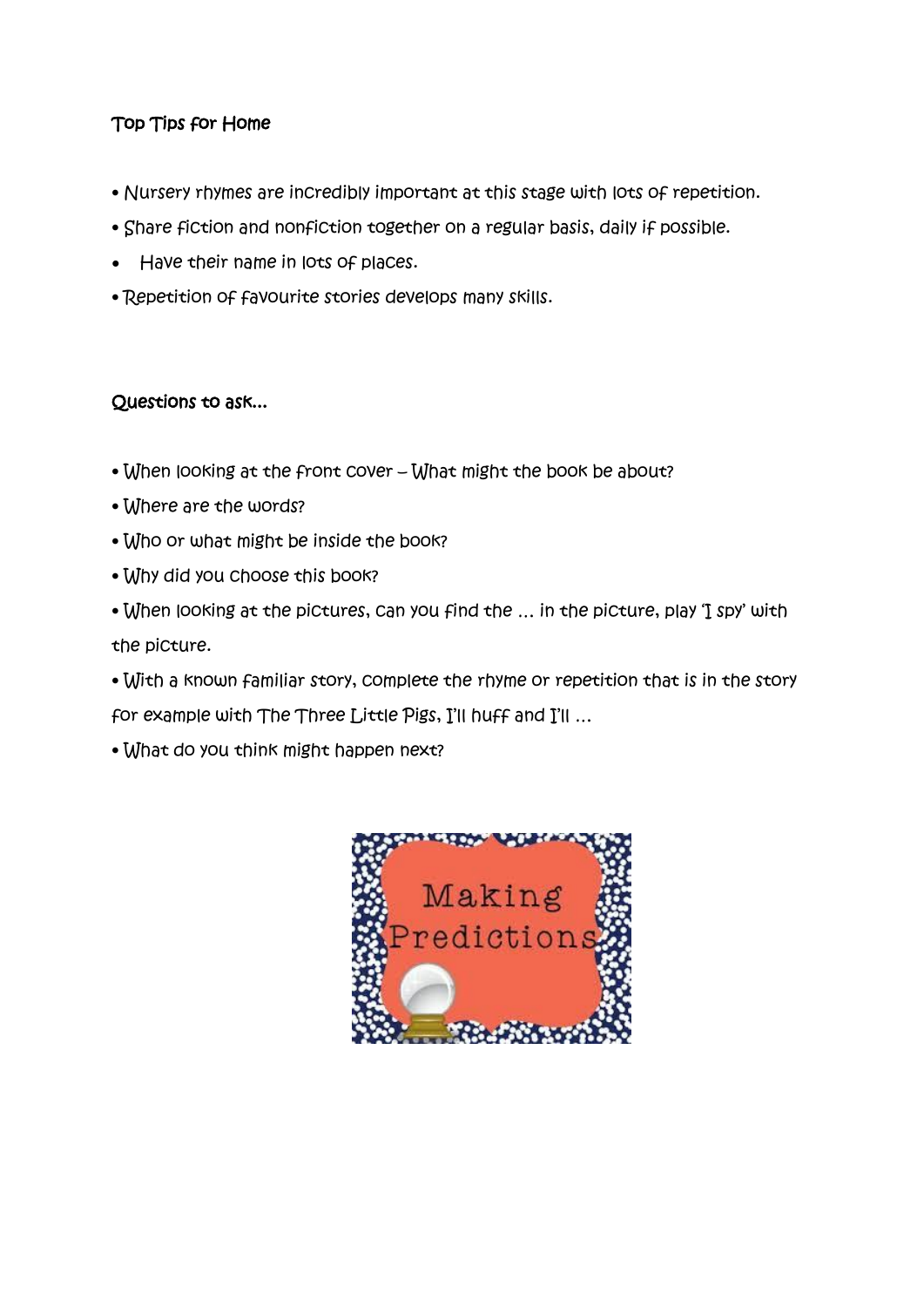#### Developing Reading Stage



At this stage children are starting to use their sound knowledge to read words and to enable them to read more fluently and gain confidence when reading books.

In Reception class using the Sounds-Write programme every child will be given a reading book in the autumn term.

At this stage it is important that children read and share a variety of books not just those from the reading schemes used at school. The more they experience different texts the better the reader and writer they will become.

#### Top Tips for Home

• When reading and sharing stories use a variety of voices to sustain their interest and model using expression to bring stories to life.

• Don't correct every mistake, as children read on, they will often self-correct when they realise it doesn't make sense.

• Encourage them to take more notice of punctuation, pause at full stops and commas, change tone of voice for speech.

#### Fiction books

#### Questions to ask...

• When looking at the front cover – What might the book be about? To activate prior knowledge, if the front cover picture

• Stop at various points, what has happened so far?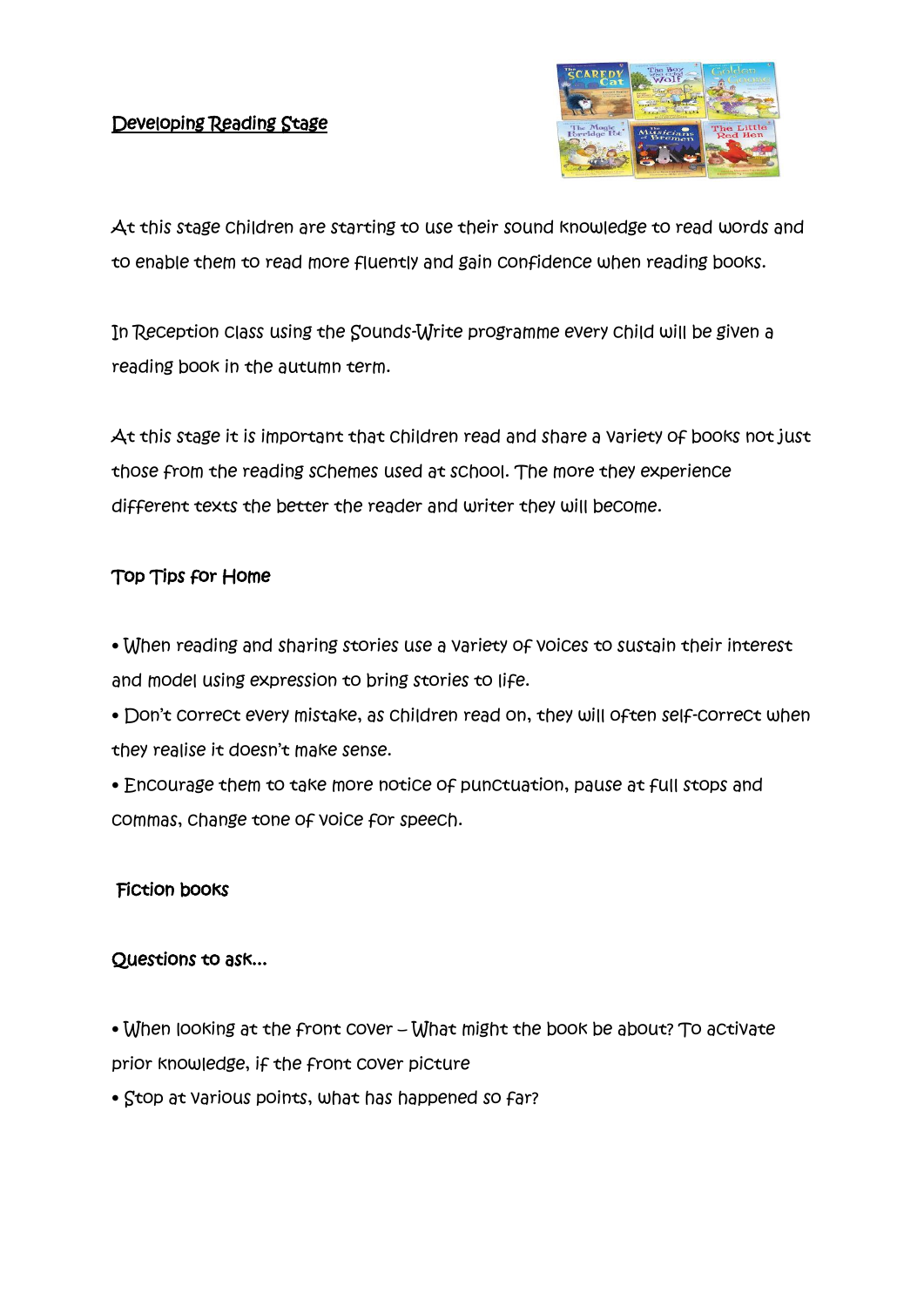• What do you think will happen next, why do you think this?

#### Non-Fiction Books

#### Questions to ask...

- Looking at the contents page, where will I find information about…?
- How could we use the index to find something out?
- Who do you think would find the book useful/interesting?
- How is the information arranged on the page?
- What was the most interesting fact you learned?

### Independent Reading Stage

At this stage your child is able to read more confidently, independently and fluently.



Even though your children may spend more time reading quietly to themselves, parents still have an important role in helping them to develop reading skills. It is important that your child has the opportunity to discuss what they have read to demonstrate their understanding and enable them to think more carefully and deeply about the text.

#### Top Tips for Home

- Continue to listen to your child read aloud.
- Share a book and read it aloud together, modelling expression and fluency.
- Read a section each in the book especially if your child wants to tackle a more difficult text.
- Recap any words that your child found difficult; you could encourage them to use a dictionary to check meanings.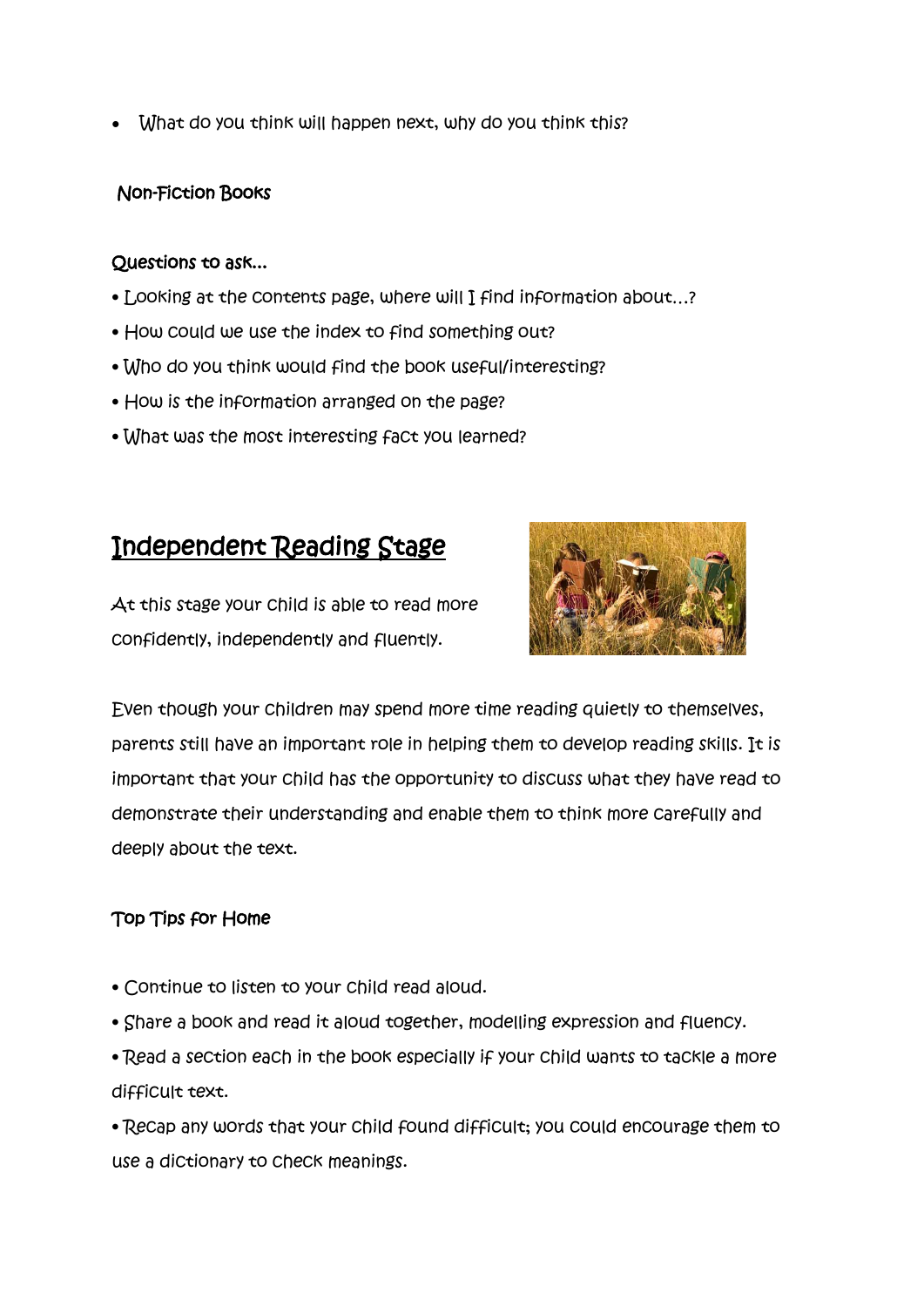• Ask questions whilst reading or after they have read the text independently, to develop comprehension skills.

• Please use your judgement when choosing questions, adapt them when discussing the texts.

#### Questions to ask about characters

• What does ... look like? [Jse parts of the story to explain how you know this.

- What sort of things does … get up to?
- Why do you think that … behaves in the way they do?
- What have you learned about …? Where did you get this from?
- Would you like to have … as a friend? Why/why not?
- Do you think that … changed in any way during the story? How and why did these changes happen?
- Why do you think … said "…"?

#### Questions to ask about settings

- Where do the main events take place?
- What effect does the setting have on the story?
- Why do you think the author chose the settings that he/she has?
- Can you select some good description and say why you think it is so effective?

#### Non-Fiction Books

#### Questions to ask...

- What have you learnt from your reading today?
- Who do you think would find this book most interesting and useful?
- How is the information arranged on each page?
- How does the way the information is set out help you to understand it?